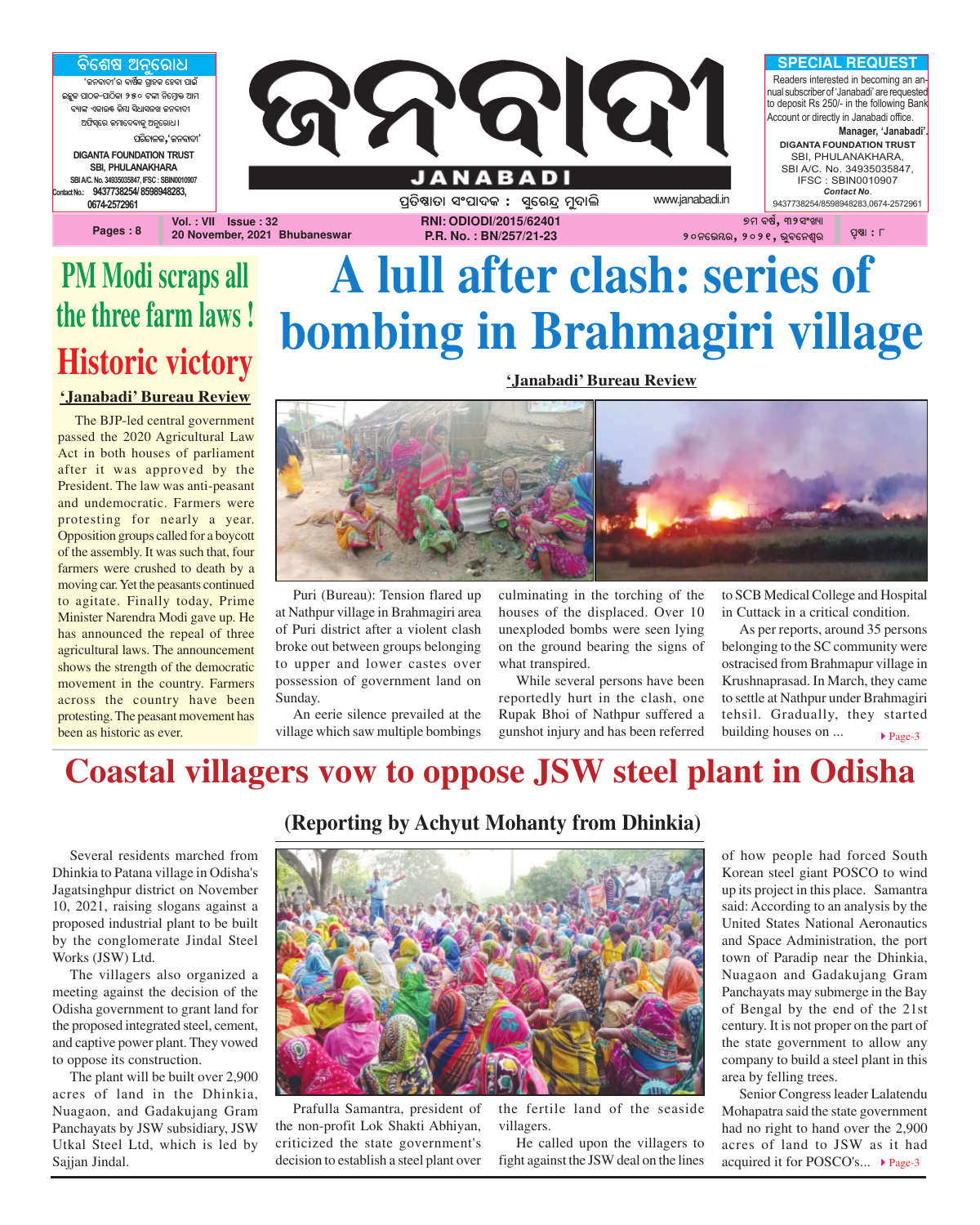

Poverty has been the biggest issue in the country's elections for the past five to six decades. But the government of all political parties is not taking this issue seriously. The question is, does the government not want to eradicate poverty? Therefore, the ruling party does not want the country and the state to be lifted out of poverty. Poverty remains an electoral issue in India. According to a UN report from 2006 to 2016, an average of more than 70 crores people in India has been lifted out of poverty. Despite this, an average of more than 37 crore people still lives below the poverty line. A review of the growing number of impoverished people in the country shows that, on one hand, corruption and agricultural reform, laxity, antiracism, extreme racism, unemployment, illiteracy, disease and a pandemic every 10 years. The steps taken for post-independence reform have not progressed. That is, it was not enough. Another reason for this is the lack of transparency in the government's plans for the impoverished. The plight of the peasantry in the agriculture-dominated country and the state is not only a cause for concern but also a shame for the country and the state. With the exception of 4-5 per cent of the population, farmers today are the poorest. The country's population and wages are rising. At that time the farm was limited. Food is bought cheaply by farmers and sold at high prices. Labor productivity and per capita income are steadily declining. Income inequality is on the rise. As much as two-thirds of the country's wealth is owned by the remaining 7-8 percent of the population. According to one estimate, today an average of 20 percent of the country's population owns a total of 80 percent of the country's wealth. Sixty percent of the country's population, on the other hand, owns only 20 percent. Today, the democracy has an average of 350 millionaire MPs. These dignitaries make or break policies based on their interests. As a result, economic inequality is on the rise in the country. Which is why the government has no control over that. In other words, the government does not want to eliminate or control this inequality. The wealth of the riches is on the rise. As a result, poverty is being disrupted in many parts of the world. All governments are implementing a number of programs to alleviate poverty. Thousands of crores of rupees are being spent on this. For this reason, the poor are keeping their future generation away from farmland and villages and rather sending them for other jobs in cities and metropolitan areas. Corruption has been on the rise in the country and the state for the past 2-3 decades. More people are moving below the poverty line because of this corruption. The reason for the rising capitalism in the country and the policy of foreign investment in the neo-retail sector has been shown to be detrimental to the poor. Salaries of leaders and bureaucrats are rising. Allowances and other benefits are provided. In addition, there is growing inequality between the rich and the poor for the millions of dollars in illicit assets accumulated by them. Is the government's financial policy responsible for this?

If the government wants to eradicate poverty, it needs to expand access to land, water, education, health, fuel, and transportation. It needs to be reviewed and evaluated every year. We need strong control over the ownership, distribution of income and inequality, and the use of resources. Poverty cannot be eradicated by spending crores of rupees not only on propaganda but also by planning. Otherwise, poverty alleviation would be an electoral issue, and millions of people in the country and the state would not go over the poverty line.

# **A bone in the throat of the government !**

Earlier this year, in a series of reports published by several news outlets across the world, it was alleged that the Pegasus software had been used to snoop on journalists, activists, government officials, and even Cabinet ministers.

A Three-member panel constituted by the Supreme Court to look into allegations of unauthorized phone surveillance using Pegasus, the spyware from Israeli company NSO, has asked the petitioners

to submit the targeted devices for "technical evaluation".

According to sources, the panel asked the petitioners in an email to submit the devices "within the week", which will

then be tested. The sources said the email informed the petitioners that they would be given the option of "making submissions under oath" before the panel supervised by retired Supreme Court judge, Justice R V Raveendran.

The members of the panel are Dr. Naveen Kumar Chaudhary, Dean of National Forensic Sciences University in Gandhinagar; Dr. Prabaharan P, Professor at Amrita Vishwa Vidyapeetham in Kerala; and Dr. Ashwin Anil Gumaste, Institute Chair Associate Professor at IIT, Bombay.

The sources said the email mentions that the devices will be collected in New Delhi but does not specify the exact address, adding that "it could be communicated later".

Earlier this year, following reports that Pegasus had been used to snoop on journalists, activists, officials, and even Union Ministers, some of the activists and journalists moved the Supreme Court seeking the formation of a committee to look into the issue.

On October 27, a three-judge bench of Chief Justice of India N V Ramana, and Justices Surya Kant and Hima Kohli, ordered the formation of a three-member technical committee to be overseen by Justice Raveendran.

> The apex court had then listed a sixpoint term of reference for the committee, asking it to determine, among other things, whether Pegasus was used on phones or other

devices of citizens to access stored data, eavesdrop on conversations, intercept information, and for any other purposes.

The court had also asked the committee to determine whether the software was acquired by a state or the Central Government and that if a state, Centre, or any of its agencies had used the software, what laws and procedures were followed.

In its order on October 27, the Supreme Court observed that selection of the three-member committee was "an extremely uphill" task since they had to "find and select experts who are free from prejudices, are independent and competent" and that "some of the candidates politely declined this assignment, while others had some conflict of interest".

 **Phone-9437038015**

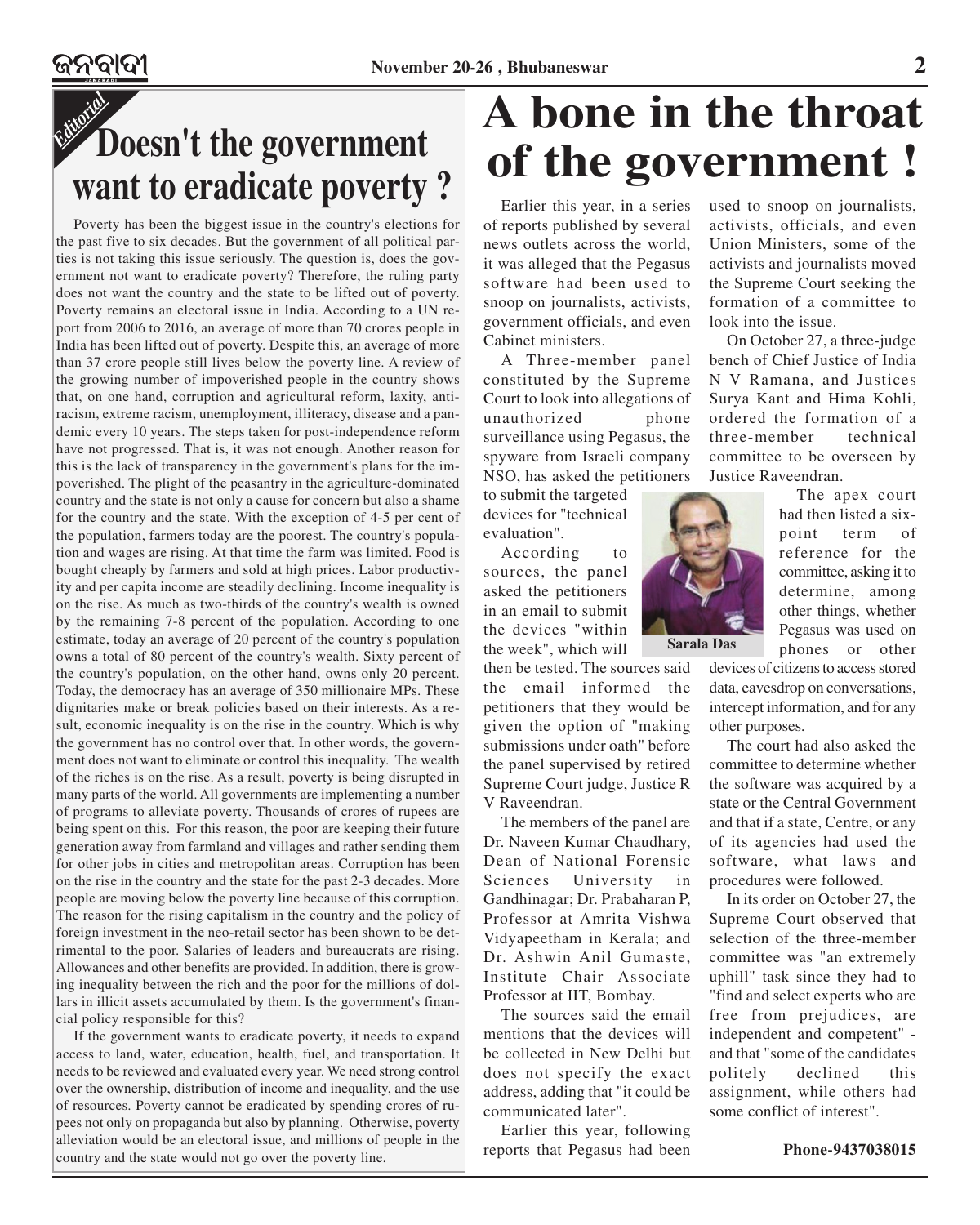# **Survey report on the mental state of children during the pandemic With the re-opening of the school, the mental state of the child must be improved**

Children are less likely to be infected by the coronavirus. However, the Corona pandemic has affected children physically and mentally, with schools closed for a long time and children being held captive at home for a long time, causing fear, anxiety, and stress. So reopening the school and discussing with them the importance of the mental health of the children can alleviate their mental anxieties and solve many problems. According to an online study report, they will also be able to study in the classroom post-pandemic. The report was released by the Atma Shakti Trust and its affiliates, the Odisha Labor Forum. the study was conducted in 2219 schools in the first phase of the first to eighth grades from 84 blocks in 16 rural districts of Odisha. According to the report, 73.2% of children were mentally and physically abused during the pandemic. The study will cover

Bhubaneswar (Bureau): 50,000 children, and the trend report shows that the Department of Education needs to take special measures to address the child's mental state when the school reopens. About

> half of the children (49.8%) did not receive the necessary mental, social, and educational support from their family members during the pandemic. M o s t importantly, 91.5% of the 2219 children came from government

schools. Of these, 84.7% are from schools under the Department of Schools and Mass Education and 6.8% from schools run by the ST-SC Development, Minorities and Backward Classes Welfare Department, Government of Odisha. The lack of access to online learning has increased the stress of children. Of the children enrolled in the study,

education. 32.2% of children found that online education was very confusing. Even 17% of children attending online classes were dissatisfied with the various challenging situations.

12.8% of children reported that they could not talk to or ask questions for fear of being bullied, and 14.7% of them felt shy to ask a question because the idea of an online class was such that none of them were prepared. T eachers'

attitudes and turnover are greatly affected by the support they receive from teachers. However, according to the study, 8.6% of children said they had no contact with their teachers

during the long school closure. In addition, 68.9% of children reported that they had lost contact with their teachers. If school closure alone is needed to reduce the incidence of Covid-19 among children, it has had a significant impact on children's social behavior. In addition, 47.3% of children said they were engaged in household chores to help their families.

According to the study report, a large proportion of children in the community are not mentally healthy. Schools need to reopen and improve their mental health. There is a need for mental health programs, especially for children from tribal and oppressed communities who have been denied access to help during the pandemic. It is important to advise children to improve their social behavior, to explain their stress and fear in the classroom and in their home, "said Ruchikashyap, executive trustee of the Atma Shakti Trust.

#### **A lull after clash...**

government land that was being used by Nathpur villagers.

Following complaints from the villagers, a meeting was held under the chairmanship of Brahmagiri tehsildar where it was decided that given the prevailing Covid situation, the settlers will be allowed to stay at Nathpur till an alternate suitable land is provided to them. However, the settlers recently started constructing pucca houses on the government land following which local villagers approached the 35 mouza association, a committee comprising representatives of 35 villages in the area.

After coming to know about the assault, hundreds of members of the 35 mouza associations marched to the place where the settlers inhabited. However, as soon as they reached the place, country bombs were hurled at them. Enraged, they burnt the houses of the settlers and chased them out of the area, sources said.

Puri SPK Vishal Singh, who also visited Nathpur village to take stock of the situation, said no arrests have been made so far. The investigation is on and strong action will be taken against those involved in the clash. He also said there is no information of any injury in the incident.

Puri SP Kanwar Vishal Singh said stern legal action has been initiated by the police against the perpetrators who have already been identified. "As of now, our primary focus is to maintain law and order in the area. We are trying to reach a long-term solution to this chaos and we are hopeful that both parties will come to a consensus," Singh added.

**THE REST OF PAGE-1**

94.3% reported that they did not have a smartphone. As a result, they were deprived of online education, or they were in a difficult situation. Only 10.2% of children have access to online

#### **Coastal villagers ...**

 steel plant. POSCO had abandoned the project after stiff resistance from locals, he said.

The state-owned Industrial Infrastructure Development Corporation (IDCO) had acquired the land, only on paper. After POSCO's withdrawal, the government canceled the land's allotment to the conglomerate.

"The land was then illegally saved in a so-called land bank of the state government, which did not find it necessary to consult people over the land's fate after POSCO's withdrawal. This speaks volumes about the state of grassroots democracy in India, more particularly the status of constitutional safeguards and empowering acts," Mohapatra said.

According to the Right to Fair Compensation and Transparency in Land Acquisition, Rehabilitation and Resettlement Act (LARR) of 2013, land acquired and taken over but not utilized within five years from the date of possession shall in all cases revert to the original landowner.

Mohapatra noted that the Odisha government had done the opposite. According to its revised policy for land acquisition notified February 7, 2015 land acquired and taken over but not utilized within five years from the date of possession shall be deposited automatically in a land bank.

The villagers had organized a Palli sabha, or village-level meeting, last year and passed a resolution stating their long-standing residence in the area.

They had also stated their traditional dependence on forest land, their eligibility of rights under The Scheduled Tribes and Other Traditional Forest Dwellers (Recognition of Forest Rights) Act, 2006, and their refusal to grant consent to the diversion of forest land for the JSW project.

"The high-level clearance authority (HLCA) chaired by Chief Minister Naveen Patnaik June 2, 2017, transferred the land to JSW. The authorities acquired the land legally by paying proper compensation to villagers. They have no legal right to reoccupy the land," Kanhu Charan Dhir, the additional district magistrate of Paradip, said.

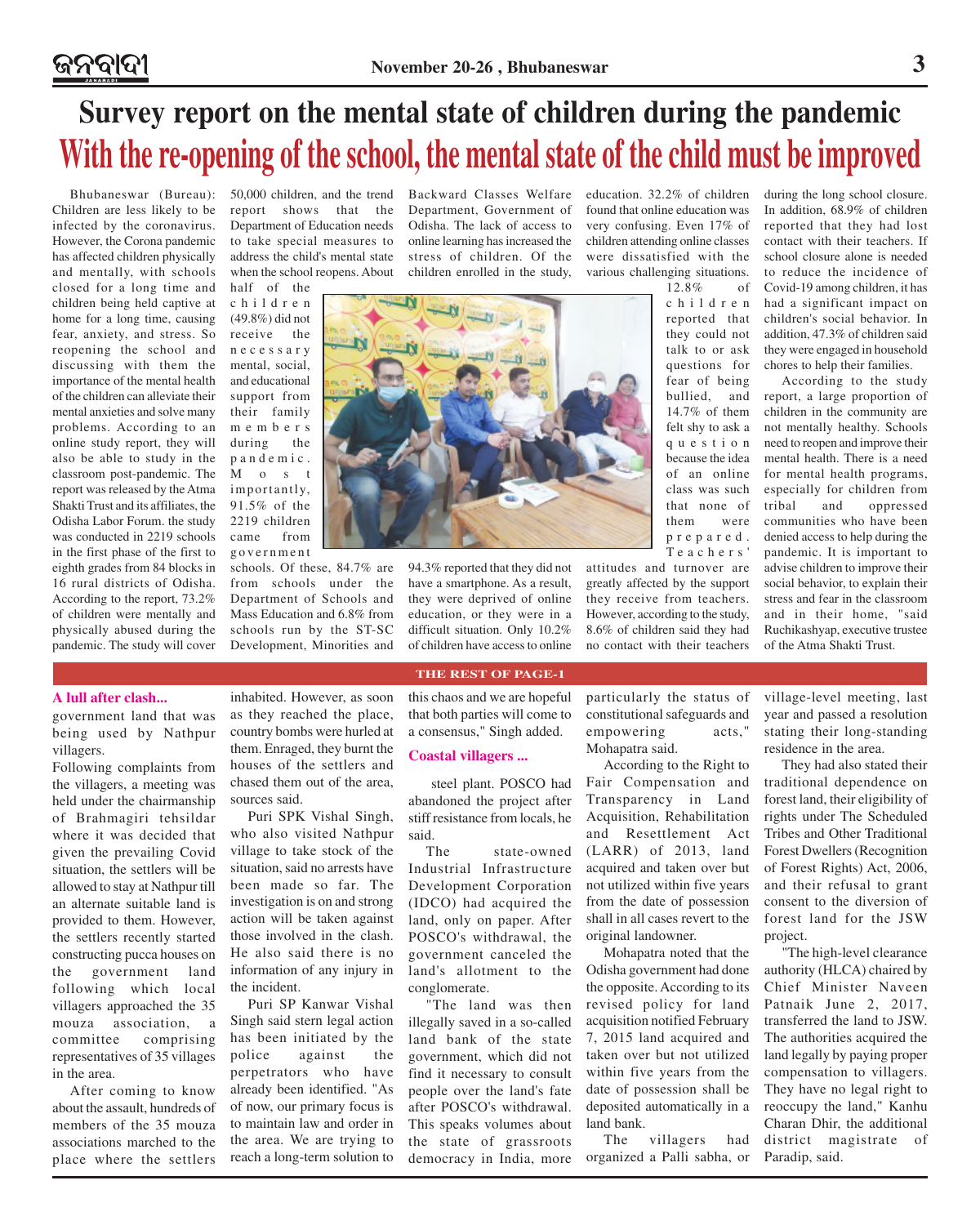### ଜନବାଦୀ

# **Hate comments are on the rise in India**

New York (Bureau): India is the world's largest market for social media platform Facebook. But reports from People say that's just what's happening. According to a report in the New York Times on Saturday, Facebook has struggled to cope.

According to social media researchers, the number of groups and pages linked to confusing, provocative and anti-Muslim content is on the rise. The researchers created some new user content in February 2017, which allows them to find out how social media websites look like for a person living in Kerala. According to the report, the accounts were maintained within three weeks of their normalcy. All the rules set by Facebook's algorithm (ad hoc rules) were followed to connect with groups, view videos and new pages on the site. The result was a surprise to everyone. Users were flooded with hate speech, misleading information and violence. Facebook has

documented this in its internal report. The estimate was released by the New York Times later that month.

According to reports in the media, including the New York Times and Associated Press, the company is struggling with user behavior in its largest market. Of the 22 recognized languages in India, only 5 can analyze content based on artificial intelligence (Artificial Intelligence). However, Hindi and Bengali are still not included. As a result, both the ruling party and the opposition have abused it during the general election. Similarly, the right-wing Bajrang Dal has used the social media site for its anti-Muslim campaign. The report also said that Facebook was considered "dangerous" organizations such as those inciting religious violence or communal violence. Hate comments on Facebook have been reduced to 50% this year, according to its spokeswoman Anti Stone.

### **Driven by poverty, a man in Odisha kills self leaving behind his daughter**

Malkangiri (Bureau): The body of a 40-year-old man, who ended his life allegedly due to poverty by jumping into the Panasput river in Swabhiman district a few days back, was recovered by fire personnel on Friday evening.

Manda Pangi of Singai village in Panasput panchayat had jumped into the river leaving his daughter Mili (6) on the banks last Tuesday. Sources said Manda, who was a daily laborer, seemed visibly disturbed as he could not find work.

Since he had to take care of Mili after the death of his wife a few years back, he could not step out of his house for work.

Unable to bear the pangs of poverty, he went to the banks of the river along with Mili and jumped into it. As soon as locals got to know of the incident, they informed fire personnel who took several hours to fish out Manda's body from the river.

Chitrakonda tehsildar T Padmanav Dora said Manda was being given 10 kg of rice every month by the government.

He said a probe will be conducted to ascertain what prompted him to take the extreme step. Dora said the district administration will take care of Mili's education.

# **Crimes against women rose by 10 pc in Odisha last year : NCRB**

Bhubaneswar (Bureau): Crimes against women in Odisha rose by 9.95 percent last year in comparison to the 2019 data, the sixth-highest jump in the country, according to a report by the National Crime Records Bureau (NCRB).

The rate of crime against women per 1 lakh of the female population in the state is 112.9, the second-highest in the country after Assam, the 'Crime in India 2020' report published by the NCRB on Tuesday said.

Altogether 25,489 cases of crime against women were registered in the state last year under the Indian Penal Code, special and local laws, a rise of 9.95 percent from 23,183 in 2019. The number of such crimes was 20,274 in 2018 in the state.

Four states - West Bengal, Uttarakhand, Sikkim, and Tamil Nadu and the Union Territory of Puducherry have a higher percentage than Odisha in the rise in crimes against women in 2020.

In total number of cases of crime



against women, the coastal state with a projected population of 4.55 crore in 2020 ranks seventh in the country behind Uttar Pradesh, West Bengal, Rajasthan, Maharashtra, Assam and Madhya Pradesh, the NCRB said.

In Odisha, 20 women were victims of murder with rape or gang rape, while 1,211 cases were lodged under IPC Section 376 (rape).

There were 3,659 cases of cruelty by a husband or his relatives in 2020 when

domestic violence cases shot up amid the coronavirus-induced lockdown.

The state registered 320 dowry deaths last year, while 312 cases were lodged under the Dowry Prohibition Act.

Sixteen cases were lodged under abetment to suicide, while there were six victims of acid attack.

A total of 2,202 cases were also registered under the Protection of Children from Sexual Offences (POCSO) Act where victims were girls.

According to the NCRB report, 144 attempt-to-rape cases were lodged last year and there were 12,641 victims of assault on women with intent to outrage the modesty.

It stated that 526 cases were lodged for cyber crimes against women by publishing or transmitting sexually explicit materials or blackmailing, defamation, morphing, and fake profile.

A total of 3,775 cases were lodged under kidnapping and abduction of women, while 69 cases were registered under human trafficking.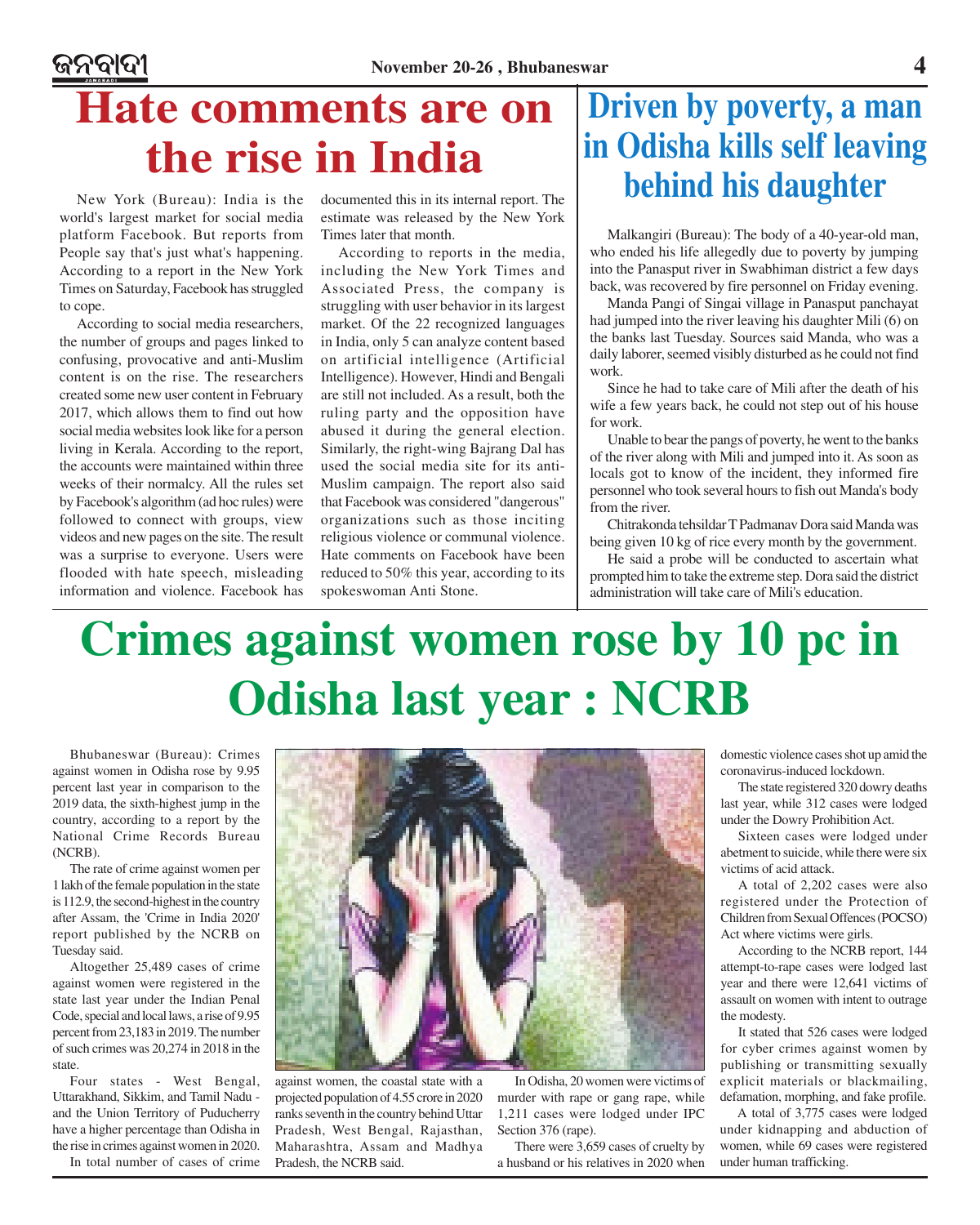# **'Aanchalik Silpa Bisthapit Sachetan' Manch warns stir over coal shortage in Odisha**

Bhubaneswar (Bureau): Amid a brewing coal crisis, a Jharsuguda-based civil society forum called Aanchalik Silp Bisthapit Sachetan Manch (ASBSM) has warned of agitation in front of Mahanadi Coalfields Limited (MCL) office if it does not supply required coal to power plants and industries in western Odisha within seven days.

Speaking to media persons on Thursday, ASBSM president Tapas Roy Chowdhury and memorandum in this regard will be submitted to the CMD of MCL at the Burla headquarters on Monday. The forum also alleged more than 65 percent of MCL's coal is sent to other states which are fuelling the coal supply crisis in Odisha.

general secretary P Rammohan to ensure that MCL prioritizes If the situation persists, industrial units in western Odisha which depend on MCL coal may have to shut down very soon, the members stated. They also demanded a policy change

Rao informed that a Odisha's power demands over the demands of other states.

> "The lion's share of 148 million tonne coal produced by MCL in the last financial year 2020-21 has been dispatched to other states. The balance 35 percent is given to thermal power projects and other industries in Odisha," said Chowdhury, adding that if power shortage in industries continues, it will have a catastrophic effect on the lives of the workers who directly or indirectly depend on these units for livelihood.

# **The Odisha Geotag Youth Employees Union has demanded equal pay for equal work**

Bhadrak (Bureau): The Odisha GeoTag Employees' Federation today issued a demand letter to the Chief Minister demanding equal pay for equal work. Union Secretary Rajesh Kumar Samal, Manoj Kumar Jena, Vikas Kumar Sahu handed over the demand papers to Chief BDO

Devdat Das. For the past five years, GeoTag employees have been geo-tagging for underconstruction and completed houses under the Prime Minister's Housing Scheme, Indira Awas Yona, Biju Pakka Ghar Yojana, Workers' Housing Scheme, etc., as well as the Kalia Yojana, Odisha Food

Security Scheme. But Geotag employees are being discriminated against when it comes to their pay. Their demands include a monthly stipend, employment at the data entry level at the panchayat level, support for monthly mobility, and incentives for tag officers.

## **Rajuguda, a village with no path for development**

If a village prospers, then the country will prosper. This statement appears to be limited to only pen and paper.

Both the state and the central government are pushing for a plan to bring indigenous rural people into the country's mainstream. But the definition of development here is completely different. Due to the lack of foresight of the elected representatives or the negligence of the local administration, the villagers have been deprived of the scheme. While the government spends crores of rupees on rural development, even after 75 years of Independence, this village has not been able

Baipariguda (Bureau): to witness development. A similar scene was seen in Rajuguda village of Dashmantapur panchayat under Baipariguda block.

> With more than 80 families living in Rajuguda, people are far from progress. As there are no proper roads, the villagers commute on foot. In the middle there lies a hilly river which has been a barrier to their movement. In other seasons, people cross the hills and somehow travel.

In the rainy season, life is at stake. The children of this village have difficulty crossing the hills and going to the Pakulu Poda Anganwadi Center. Therefore, all the children here are deprived of education.

### **Allegations that substandard food is being given to patients at the District General Hospital !**

Malkangiri (Bureau): The state and central governments are reportedly providing health care to patients in tribal areas. It is seen that there is utter negligence in the services provided. The patient needs a balanced diet to recover quickly. In many tribal areas, malnutrition has led to the untimely death of many children. The private agents have been tasked with providing food to patients. But patients complained that food was not provided as per the schedule. According to government regulations, special food is provided at Rs 95 per day and Rs 85 for normal patients, and Rs 75

per day for dry food. More than Rs 5 lakh is being provided monthly to the agent for this service. There have been allegations of widespread irregularities in the delivery of food at the outpatient mainstream hospital. No action has been taken. At the main hospital, on the other hand, many patients are not eating, and lakhs of rupees are being embezzled by false bills, claiming that food is being given in their name. Prafulla Kumar Nand, the district's chief medical officer, was not immediately available for comment. "Action will be taken when required," he said.

# **Inspiration for farmers: Guava farmer 'Aparti'**

Nimapada (Bureau): There is a lot of talk about Aparti Pradhan, a Guava farmer from the Balanga area. He is 65 years old, but he still works as a young man on the farmland. He has set an example for all by cultivating Guava in a changing climate. Aparti's house is in Nuasahi village of Uchhupur panchayat under Nimapada block of Puri district. Since he is a riverside village and his father-in-law has been cultivating so he cultivates various crops. After watching on TV about Guava farming, Aparti

revealed that he had started farming. Initially, he planted 130 Guava seeds on his 12 acres of land. The state government has brought in 130 Kalmi saplings from Ekamra Farm in state government and put them to the test. After 2 years, the 130 seedlings began to be harvested by soil treatment and the use of organic fertilizers.

Apati, on the other hand, has succeeded in cultivating it at risk, while other farmers are reluctant to cultivate it. He now harvests 200 trees three times a week. About 50 kilograms of fruit are harvested each time, and traders come to the door to buy fruit. Aparti's sticks are being exported to the guava market at Rs 35 to Rs 40 per kg. Traders from Bhubaneswar, Cuttack, Khordha, and other places are also seen queuing up to buy these delicious pies. Villagers say Aparti's hard work has helped him in his old age. For the first time in the Nimapada block, cultivating guavas on so much land has not set an example for everyone, but guavas have proved to be an economically viable crop for all.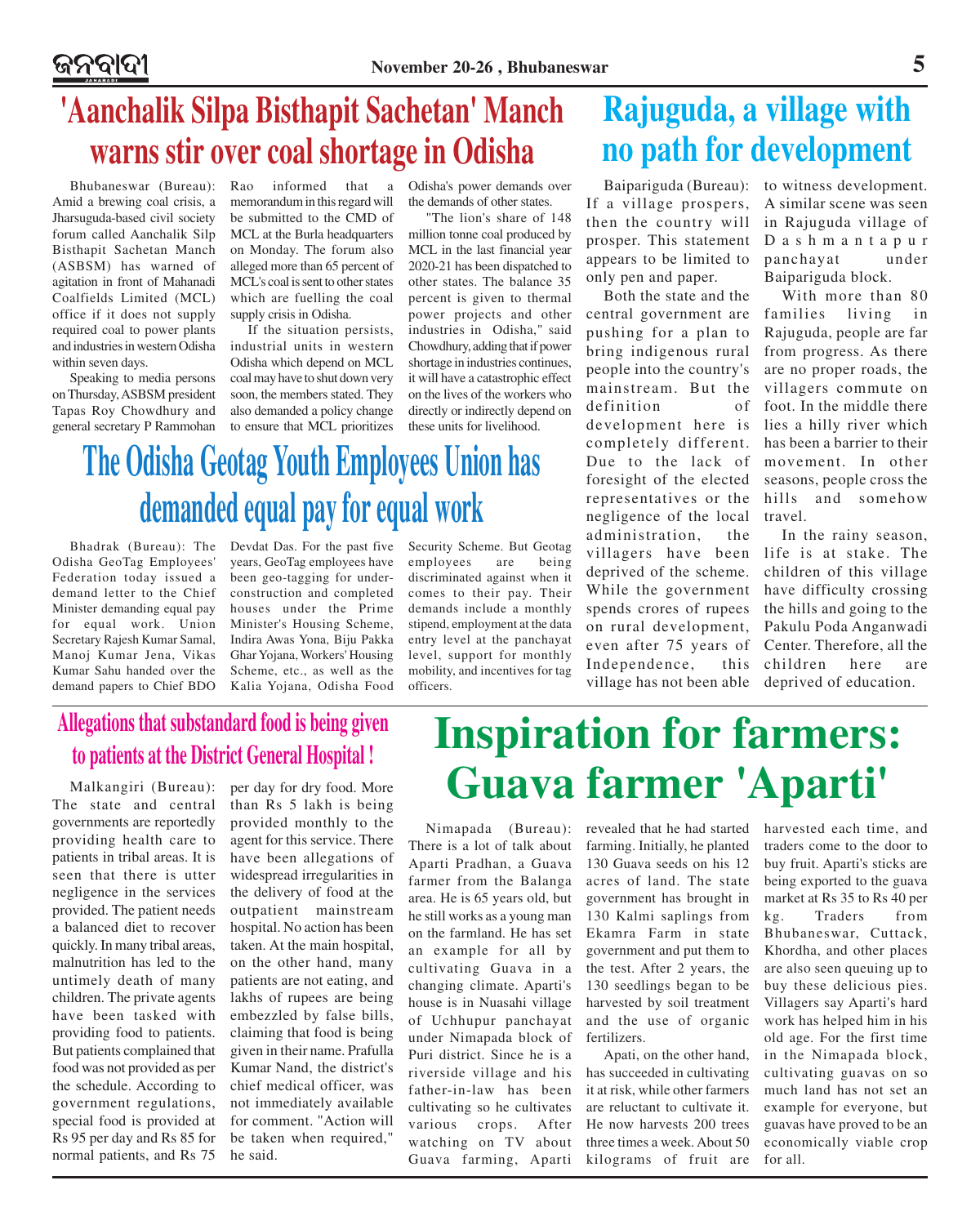#### **November 20-26 , Bhubaneswar 6**

**Prabh**



# **All in memory**

**Akhil Nayak, one of the most influential voices in modern Oriya poetry, is no longer the dominant voice of the Janadi movement. He passed away on November 14 while undergoing treatment for long-term liver disease at a private hospital in Cuttack.**

**The recently published 'Khet Puranas' with the artistic excellence of the native social commitment is arguably the best collection of Oriya poems of the current decade. In addition to poetry, he has set new records in novels. Akhil's only novel, 'The Bheda', was published in English and became the tenth best-seller of the world the same year.**

**In literature, he was the voice of the voiceless people. Lively and lively. Matimansk. He was instrumental in editing the Dalit, Janadi literary magazine Derena and Nisan. His writing has inspired Oriya literature and the younger generation, as his writings have been inspired by the movement in the Dalit tribal areas. Even being in a government**

**job, Akhil had has set an example of self-reliance as part of the movement.**

**Akhil Naik, head of the Oriya department at Kalahandi University in Bhawanipatna, was also known as a student batsal teacher. However, his death at the age of 53 has cast a shadow of mourning in Kalahandi district and state-wide literary and public intellectuals and social activists. The untimely demise of this highly talented poet-novelist is an irreparable loss to Oriya literature. Deep respect for him by 'Janabadi'.**

#### **Why mourn for Akhil ? Kumar Hassan**

Why mourn for Akhil, an immortal? Each of these characters, in every word, is heard by the heartbeat of the ordinary living man of the oppressed and his own heartbeat. Rejection, denial and humiliation. The constant rise of the all-conscious is his due respect. I have rarely seen Akhil, and I will never see him again in the body. And the family,

#### he is our own family.

### **Akhil remains Immortal Lingaraj Azad**

Akhil was a source of rebellion. My relationship with Akhil from

the beginning of the Niyamgiri movement. At first glance, I could smell the pain of a man in his language and demeanor. My dear younger brother Kumud, who visited me, has also left me, who was a supporter of the Niyamgiri movement at the grassroots level. In addition, my followers, Rajkishore and Premlal

Pradhan, were financially and mentally supportive of my younger brother Akhil wherever necessary.Today, the Niyamgiri movement mourns with me.

In 2003, I had to go to jail for being persecuted by the company's supporters, while my journalist friend Pramod Panda came to the jail. At the time of the incident, the two men were speaking out in the press. After his release from prison, Akhil was the first to lead the march in the mining areas. Akhil was the one who agreed to join and give true courage and strength. During the march, I will never forget to thank many activists like Bhim Pristi, Debaranjan, Rumita Kundu, Bhagwan Majhi and Akhil outside the Niyamgiri activists.

It is noteworthy that Akhil himself was a rare talent for financial, physical, and mental support, even when he was in government service. Interpreting all this, he was a wind of rebellion. Losing such a person must be irreparable to society. My dearest brother, Akhil, I pay deep and heartfelt tribute. Immortal soul, I have given a place in my heart forever.

#### **Bhima surface**

Akhil's life and literature were left half-finished. No matter how much you think about it, the lack of presence is overwhelming. His body will gradually subside under the ground, but will continue to expand and spread to the rest of his earthly creation.

Akhil is a good man first and then a strong writer, and all the doors have been opened for travelers. His inimitable sympathy for the earth, the mother, and man. His invisible presence is at stake among the disenfranchised and the displaced.

### **Torch bearer was Akhil for Janabadi's literature. Hemant Dalpati**

While studying at Bhawanipatra College, the poet Akhil Nayak was an interesting center for us. When he arrived in Bhawanipatna, there was a commotion in the literary palace. At the time, there were public opinion that the West Hostel of the Government College was the dormitory of the Dalit and the East Hostel was the so-called Golden and Meritorious Hostel. He lived with the then hostel poet Bharat Majhi of the East Hostel. At the time, we did not have the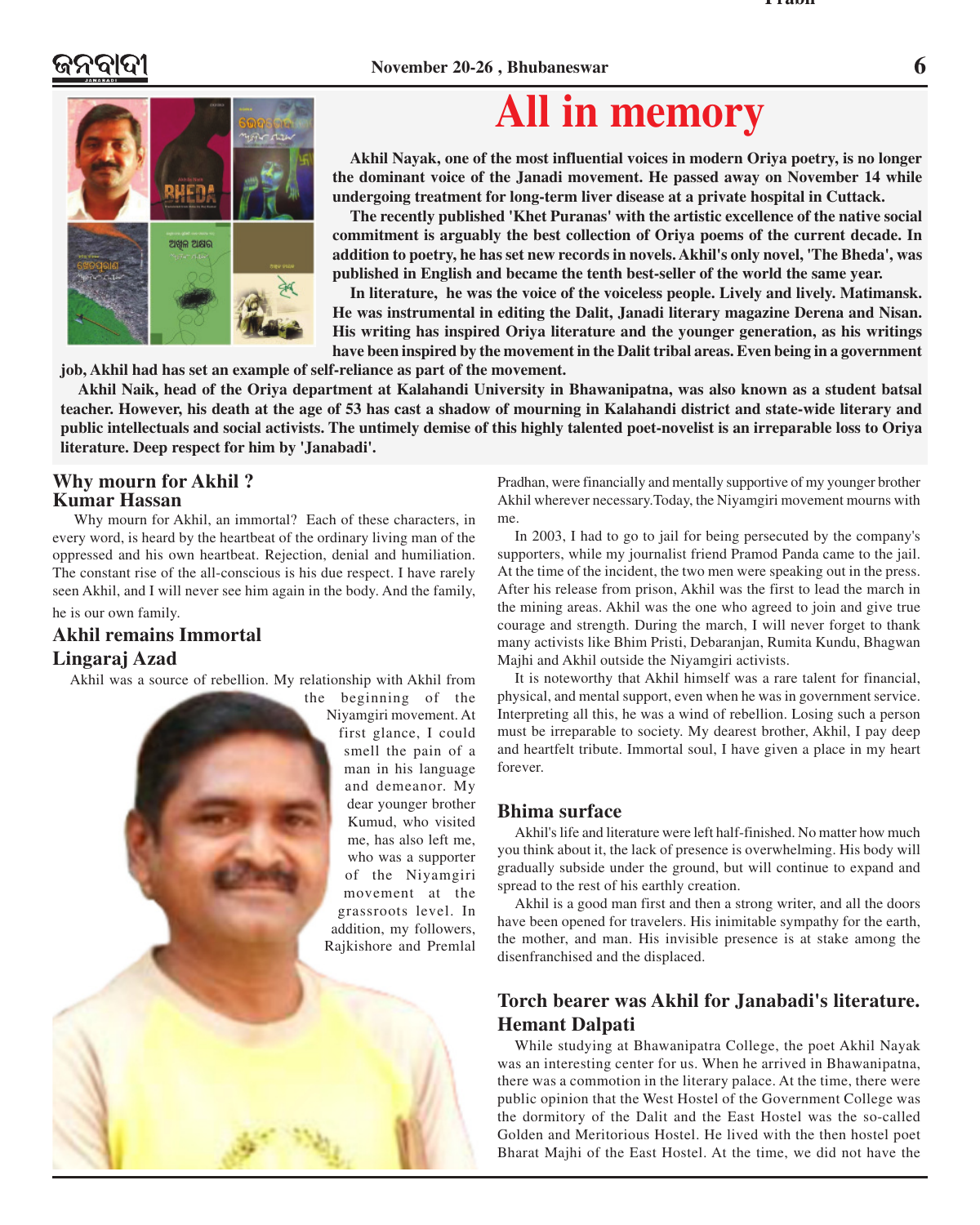courage to meet him.

When the poet Lenin Kumar met in Bhubaneswar around 2000, various discussions and activities related to literature and society brought us even closer. Political judgment is at the heart of the relationship. By the time he got to the top of the Derna magazine, he had become a friend of the younger brother. It is clear that the success of the Derna magazine has contributed to the wisdom and prudence of Akhil Da. There was a lot going on in Derna, and everyone was going to write about it. Derna's editorial was very popular, and all editors wrote all of it. Akhil Dank's contribution to the publication of the co-editor Nisaan is noteworthy. He personally associated himself with various mass movements including Kashipur, Niyamgiri, Khandualmali, Kalinganagar. His involvement can be inferred from his portrayal of public life in his literature. He studied the Dalit movement closely. Let him see the combination of leftist, ambivalent in his opinion. He spoke in support of the US Alliance, but said that maintaining some Independence was important. His deep sense of humor led to the right path in times of crisis. Losing him, we lost a lighted path that showed us the way.

### **Without Akhil, nothing else is there Saroj**

Akhil knew he would go. However, he was not afraid of death. Death did not frighten him. Until the last minute, a well-to-do socialist, politically conscious citizen, lived his life. People may think that he is a rebel, but he is also a bigoted lover. There are so many types it's hard to say, but how many people have the social commitment to stand up for themselves, to stand up for the truth, to stand up to the people who fight against injustice? I myself am a witness to all these things. He turned his shotgun on himself when apprehended by a police officer on the porch of the house where the shootings took place. He was with the protesters in Kashipur and Niyamgiri in the anti-displacement and anti-industrialization movement. He was not intimidated by the fact that his government job was turning his home into another center of agitation. While some of us were in jail during the Niyamgiri movement, he was active in the city in recruiting supporters in support of the movement. Her home was always open to protesters and their families. He tried to launch a magazine like Derna to broaden the horizons of the Dalit movement in Odisha, the Dalit Asmita, the Dalit

consciousness movement, the violence and injustice perpetrated against the Dalit in Odisha. He understood that in the liberation of the oppressed, non-Dalits and Indians The liberation of this society is imminent and both the oppressed and the non-oppressed must fight together for its liberation. He was one of the foremost people in Odisha who took the lead in popularism and Dalit literature. But before he died, he had persuaded many young men and women (both writers and ordinary people) to follow the path of social commitment. The song he was singing was already set up by some people to take turns. Some people have begun to walk on his path. He is not with us, but his poetry, his literature is. Whenever someone searches for Akhil, he tries to understand that Akhil's literature will be available. But understanding the Akhil, the inspiration from the Akhil, is to keep pace with the people in the struggle with writing. Witnessing the pen and being a partner in the movement itself and all the changing movements. In his writings, he has spoken out against masculinity, feudalism, racism, and capitalism. Despite the intentional composition of the literature, he did not hesitate to take the literary side of literature. The literature of Akhil knows how to keep the black side and the alternative paradigm in mind when writing with purpose. He is an inspiration to the younger generation.

The two of us were friends, but he respectfully called me Saroj. He was a wonderful cook, and he loved everyone who went home with great love. Many people have learned to cook. Now everything seems empty. He will no longer be heard, he will not be able to meet, he will not be able to read new writings, he will not be able to find

a friend during the agitation.It's been awhile since I've posted anything like this, and it's been a long time. Goodbye my dear friend.

#### **My Best friend Pabitra Mohan Das**

Instead of shedding tears when I heard that Akhil was gone, I was overwhelmed by the news. Editing good magazines from Jaipur, writing love poems in early adolescence, being very silent. For the past



**Akhil with his wife Ani and son Bivor during a pleasant moment**

twenty-nine years, he has been focusing on the persecution of oppressed people, who have grown up in the fair, who have written poems and novels about the inequality of social life in adulthood, who have edited alternative magazines like Derena, who have been involved in the editing of Nisaan magazine, and who have forgotten everything.

From the beginning of his youth, he changed his mind. We have been trying to sharpen each other's literary judgment for many days and nights. The consensus was above the disagreement, the warmth of our relationship. After seeing Akhil at the AIIMS in November 2019, i was worried. How much we have talked about the limits of memory. Today, however, he will be meeting only at the level of memory. Her literature, however, will pave the way for the reader's struggle and joy. We can say goodbye to the body, but not to our relationship with him.



**Akhil Naik, Lenin Kumar, Kumar Hassan, and revolutionary poet Bharavara Rao take to the stage at the first anniversary celebrations of the 2008 Janabadi Sahitya Patrika Nisan.**